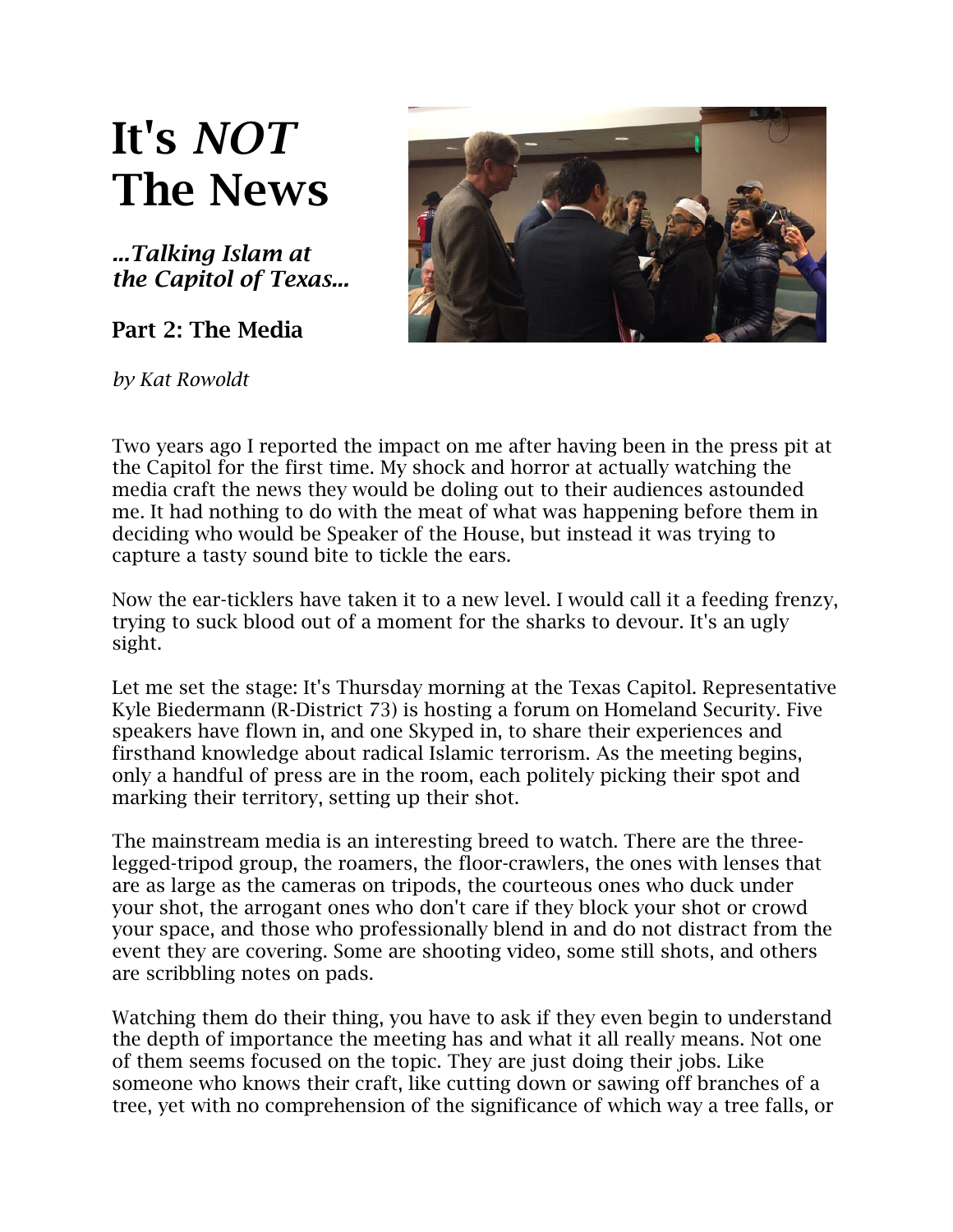even which end of the branch to be sitting on when cutting it off. Is ignorance truly bliss?

As the meeting progressed, more and more people packed into the room, including media. Well into the meeting, the back wall became a collection of Muslims and their imams. Later, we learned CAIR had held an impromptu press meeting to pull some of the reporters off the forum Biedermann was hosting. Now they had moved from that gathering and joined us. We were maxed out in the room.

I learned the Washington Post and New York Times had flown in reporters to cover the forum when I visited with Representative Biedermann the day before. I had also been told the Capitol was not going to video or live-stream the forum. I offered to video it for Biedermann, since I planned to do that anyway. I have provided his office with the footage of his two-hour event for his records.

During the presentation that morning, only the representatives seated at the dais could ask any questions of the speakers. When the meeting concluded, and before I could even get my rolling case freed from its space and my camera moved out, a feeding frenzy erupted immediately in front of the dais.

I had no desire to join in the mania. I chatted with a few acquaintances and slowly made my way across the room to a side door which led to a private room. I had been given permission to do a few interviews there.

I set my things up and peeked back out into the main room. Yikes! The frenzy was in full force. Mayor of Irving, Beth Van Duyne made her way over to do the interview. We did a quick shoot, as she had a lunch engagement awaiting. I stepped back into the main room and the craziness was still happening, but Representative Biedermann and guest speaker Nonie Darwish were finally escaping the media madness.

The press push at the dais appeared to have been led by a few Muslim women who were going after Biedermann and Darwish. Somewhere in all the mix, former Representative Molly White (R-District 55) lost her cool by a question one of the media had asked, and she popped off at him.

The media loved the footage that created. That split-second sound bite became the lead story in several news reports; it had nothing to do with the forum at all. The other media got great shots of the press-pounding, but nothing of the information presented by the speakers.

The last huddle of insanity came when the same Muslim women challenged Representative Bill Zedler (R-District 96) in another area of the room. Two gentlemen went to Representative Zedler's aid, both highly versed in the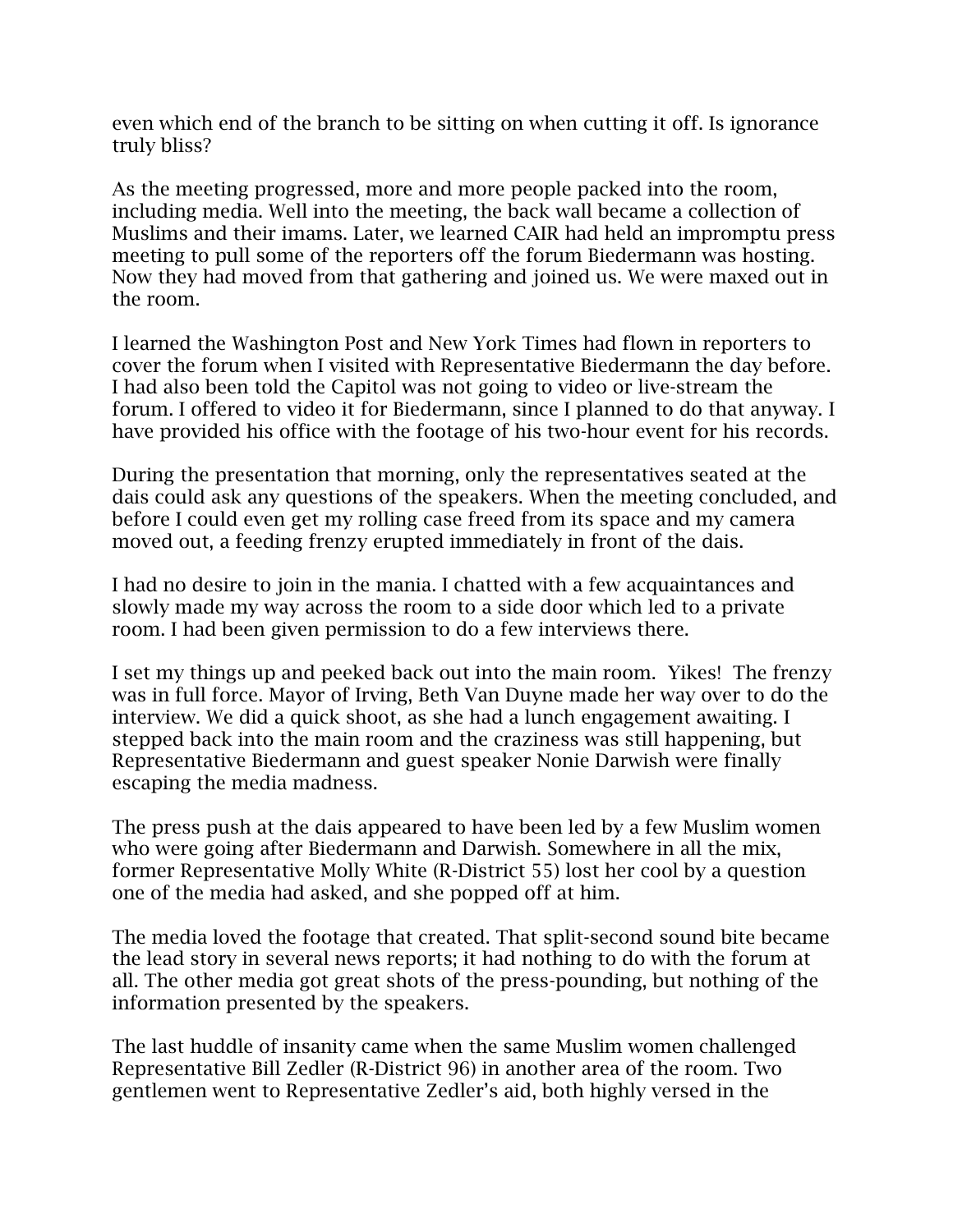Qur'an, the Hadith (the sayings of Mohammad), and Islamic law. One of the two men had the "Reliance of the Traveller: A Classic Manual of Islamic Sacred Law" in his hand. These men were non-Muslim. One of the Muslim women called her imam into the dialogue. I so wish I had captured the moment with my camera. It was a textbook example of how they respond to questions and what they come back with to change the conversation.

When the imam was asked about a certain passage of their scripture, the woman who was leading the challenge answered for the imam and said she was sure he would prefer to have it in Arabic, which is their standard response. "Reliance of the Traveller" is published bi-lingual, both Arabic and English sideby-side. When that didn't work, and the question was asked again, the woman began trying to shame the man who asked the question about the scripture he quoted. She began saying he was being challenging and rude. He was not.

She then asked Representative Zedler, and the man asking the question, to come to their mosque/school and have an open debate on their turf. They welcomed the invitation.

Standing back and observing what was transpiring, there is no question the chaos after the event was rehearsed and well-planned in advance. I have no doubt this orchestrated pounding has been used multiple times before, perfecting their control of the media, the message, and the mania: The purpose of the event was lost in the chaos. The priceless firsthand knowledge the six experts gave to our legislators was buried beneath the controlled diversion CAIR successfully created.

Women's rights, Texans' rights, terrorist organizations openly operating in our country, and other critical points were swept underfoot and trampled on, in order to portray Representative Biedermann as an Islamophobe, the event as anti-Muslim, and former Representative Molly White as hot-tempered.

On the contrary, Biedermann worked to bring highly qualified experts to the Capitol to inform our legislators from their unique fields of expertise about areas of concern in regards to border security and safety for Texans. It was an attempt to define the difference in Islamic ideology between their tenets of faith and where the radical extremists cross over the line that endangers others.

In defense of former Representative Molly White, I think we all get tired of hearing the media's baiting, loaded questions, even disrespectful questions, in their interviews. She did what a lot of us would like to do at times. Sad thing, the media doesn't even realize how crude, rude, and disrespectful they have become. They have been taught to throw the blood bait into the shark tank to get a story that will tickle the ears. Remember, if it bleeds, it leads.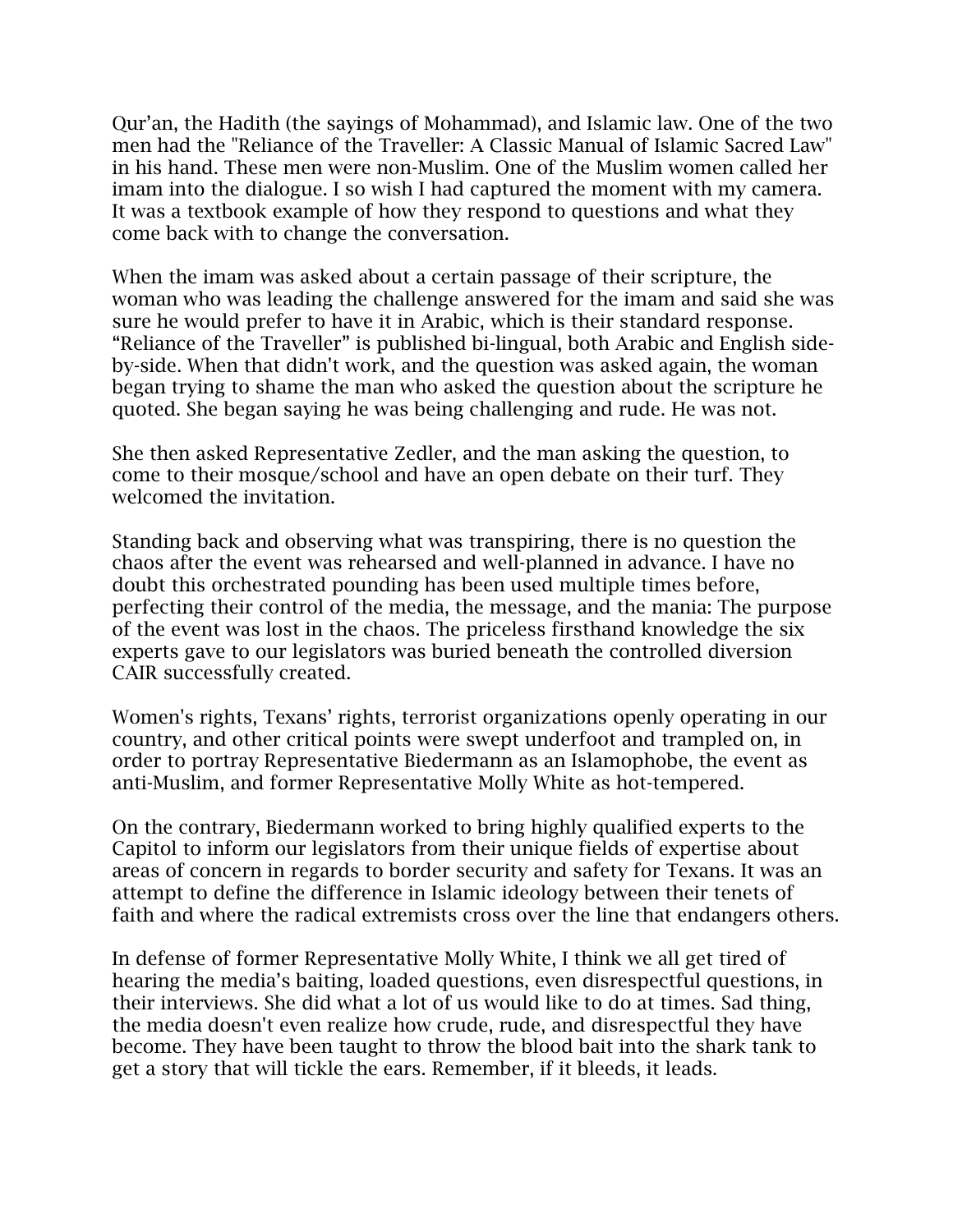As I have often said, it truly saddens my heart to realize we, Texans, Americans, all just hard-working folks, are being fed this type of news/propaganda; we use this untrue data to create our opinions and influence the way we vote. Media manipulation! Strategist-orchestrated! Crafted outcomes! Sad!

One comment. I think the core of what helped drive the media to the point where it is today, is today's technology. There is such a rush to be the first to break a story—Get it out now! Show it raw!—we have lost the ability to put things into their proper context, which breeds distortion. In some cases, we need to slow down and package our stories with verified content in place, and with dots connected. Cancel the talking heads and ear-ticklers; let's return to good old-fashioned disciplined truth.

I have been shocked over the last few months at the requests that came in from all over the world to use sound bites out of my interviews or other footage. One of the first I received was from the AP, immediately after General Michael T. Flynn was asked to be an official part of President Trump's advisory board. They wanted to pull a snippet out of a piece to put in a story they were crafting about General Flynn.

When I figured out what they were going to do, I denied them permission. Two days later, I was watching "Fox & Friends" and there was my footage playing on their program. After a split-second of "Wow, that's cool," I realized someone had stolen my footage.

[RightWingNews.com](http://rightwingnews.com/) had lifted my footage, blocked out my CRN ID and set theirs in the upper right corner of the screen and then sold it to Fox. That's the lovely media sources we have been relying on for our information. What they wanted was the sound bite in which General Flynn says Islam is not a religion but a political ideology.

I sent General Flynn a quick email telling him I had denied the AP access, but it had been stolen anyway and ended up on Fox. Within minutes he kindly emailed me back and said not to worry. He still stands by his statement and always will. He thanked me for letting him know what was happening and to resend him the full footage of the video they were lifting it from. I did.

We truly need a new news source that can deliver truthfully what is happening around the state, the nation, and the globe directly to the people. We are very close to launching Encounter Truth. Get ready! Yes, that was a plug for what we are about to bring to you. What I originally envisioned as of interest to just Texas has already gone global and we haven't even had our kick off. I think you will be very excited about this, even with its humble beginnings. Please keep it, my team, and me in your prayers. Thank you.